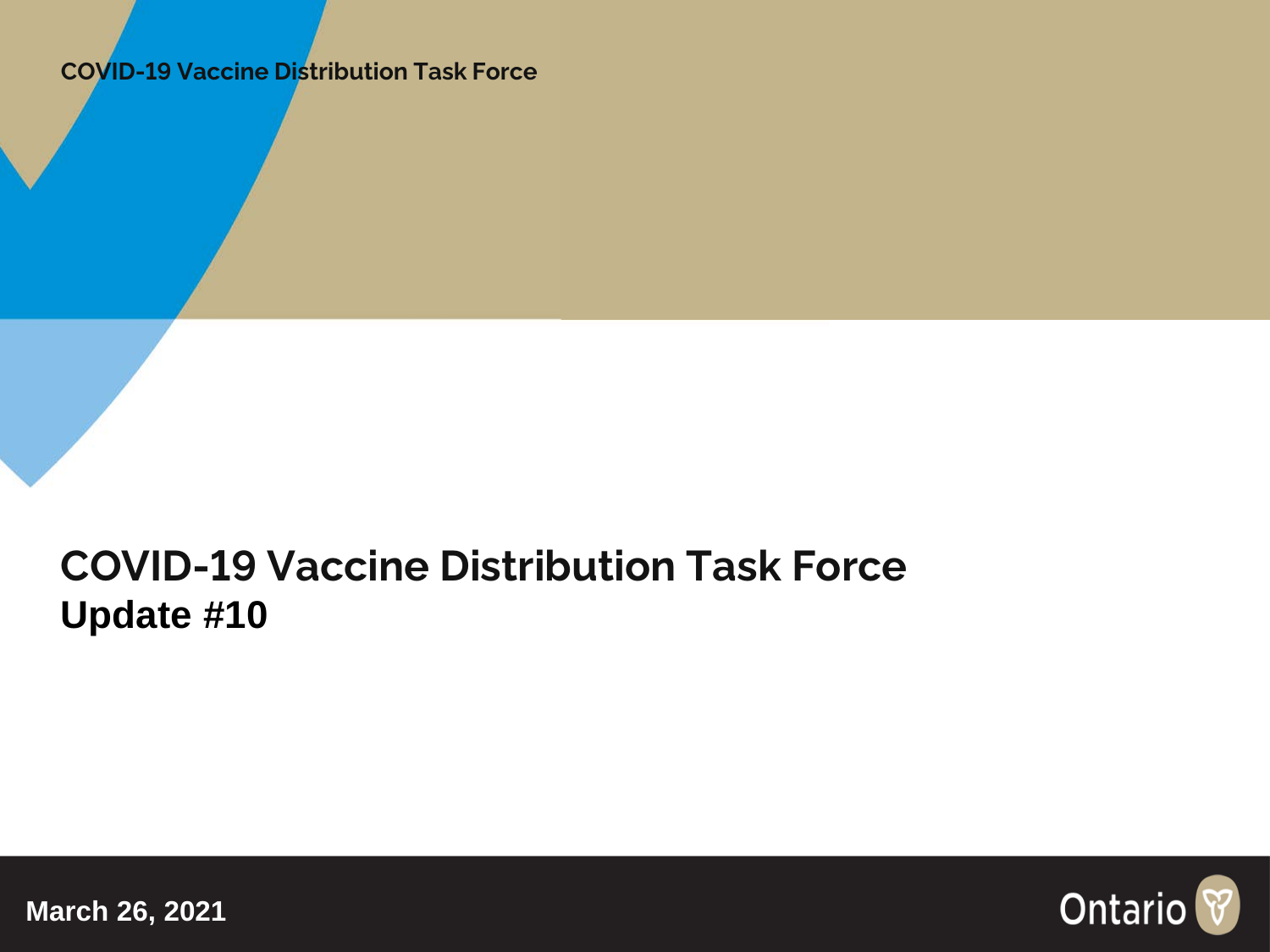

### **Vaccine Update**

- Over **1,838,000** doses administered across the province.
- As of March 23, 2021, Operation Remote Immunity has administered **21,418** doses, including **14,094** first doses and **7,324** second doses.
- Teams have completed clinics offering the first dose of the vaccine to all 31 fly-in First Nation communities and Moosonee and 22 of these communities have completed clinics offering both the first and second dose. Operation Remote Immunity is scheduled to be completed by mid-April.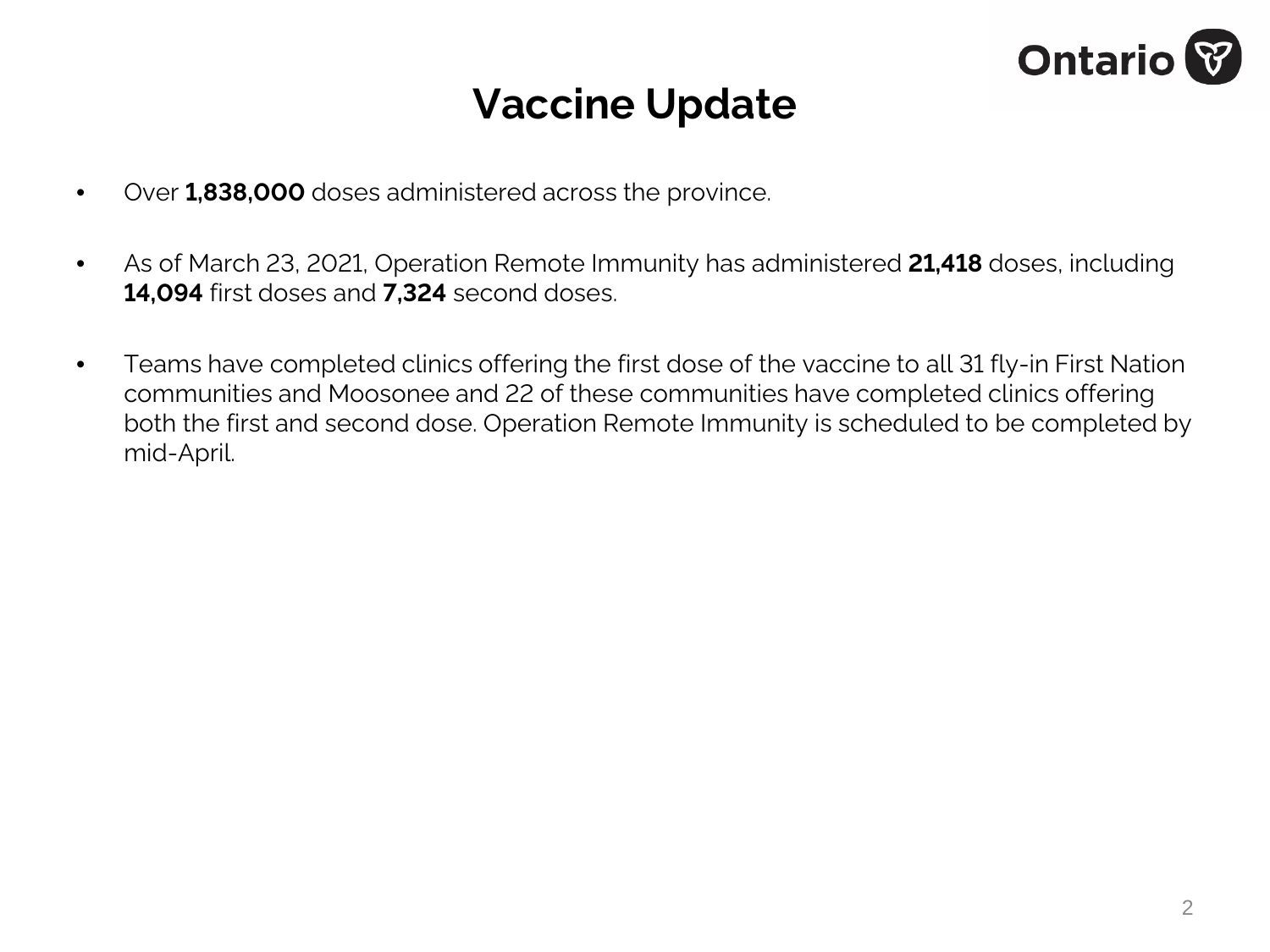

### **Pharmacy Roll-out**

- Ontario received 194,500 doses of the AstraZeneca vaccine with an expiration date of April 2. This first allocation of AstraZeneca vaccine is available through retail pharmacies (165,000 doses) and primary care settings (29,500 doses). Pharmacies received 500 doses per individual pharmacy to complete by the end of March.
- 327 pharmacies in 3 regions (Toronto, Windsor-Essex, and Kingston). The province continues to expand the delivery channels, with approximately 350 pharmacies to be brought on board across the province in the next two weeks and up to 1,500 by the end of April.
- Pharmacies participating in the pilot program were required to be part of the 2020-2021 Universal Influenza Immunization Program (UIIP), have capacity and readiness for vaccinations and provide opportunity for both chain and independent pharmacy participation.
- On March 16, 2021, the National Advisory Committee on Immunization (NACI) expanded its recommendation for the use of the AstraZeneca/COVISHIELD vaccine to people 18 years old and older. In alignment with NACI's latest recommendation and Ontario's Ethical Framework, as of March 22, participating pharmacies and primary care settings will offer vaccination appointments to individuals turning 60 and older in 2021.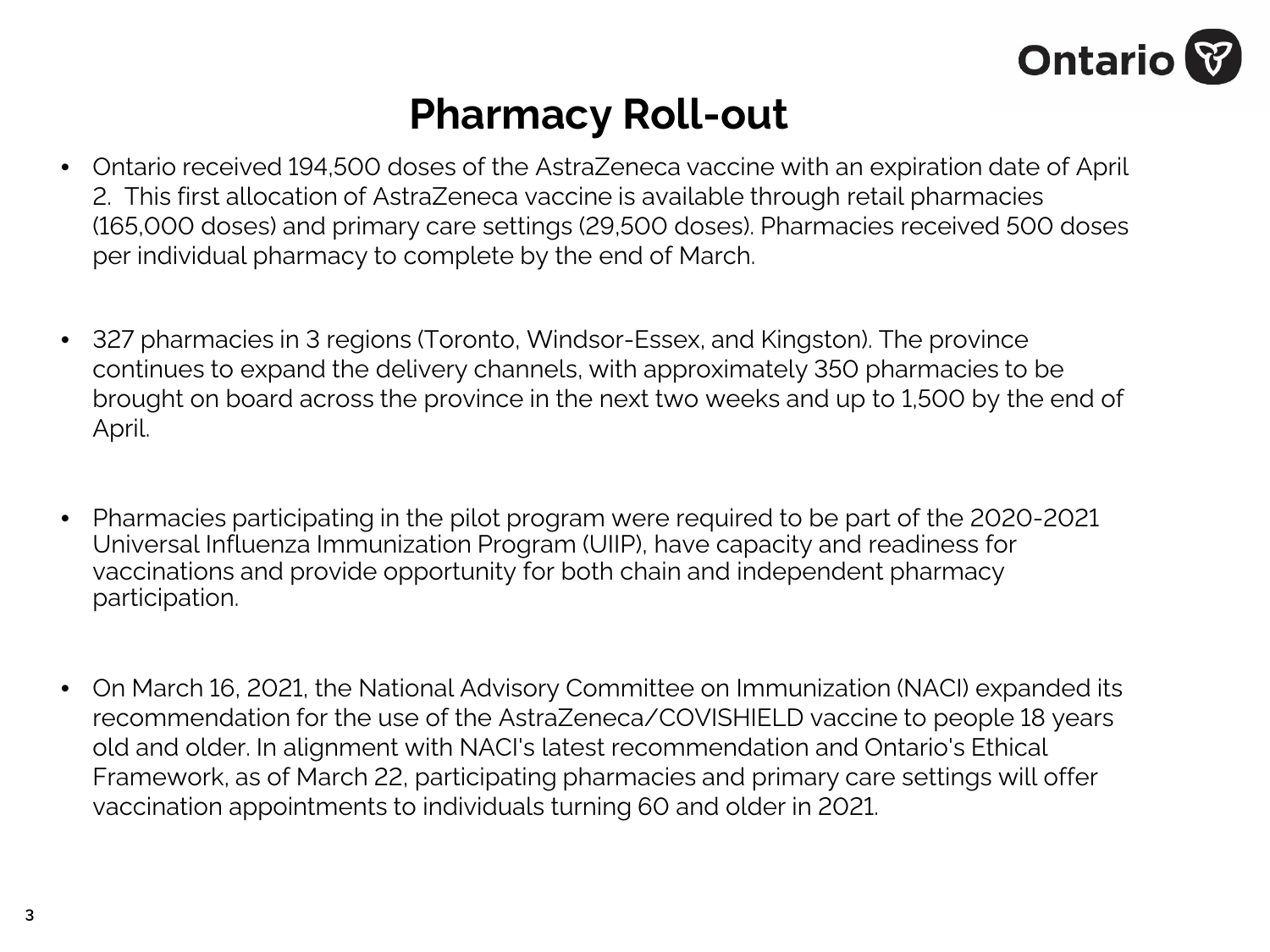

# **Primary Care Update**

- Total allocation to public health units (PHUs) to leverage primary care channel (29,500 doses).
- $\bullet$  6 PHUs have been confirmed and received initial AstraZeneca allocation on March 10<sup>th</sup> for primary care settings.

| o Hamilton PH                    | o Simcoe Muskoka and District PHU |
|----------------------------------|-----------------------------------|
| o Wellington-Dufferin-Guelph PHU | o Peel PH                         |
| o Peterborough PHU               | o Toronto PH                      |

- PHUs were selected based on need, infection rates and solid partnerships with primary care.
- PHUs will be distributing 15% of the initial AstraZeneca doses to specific doctors' offices during initial phase and primary care providers expected to administer. Go-live was Saturday, March 13.
- Participating primary care providers started contacting their eligible patients directly to book an appointment starting March 10.
- As of March 22, they will be offering vaccination appointments to eligible individuals aged 60 and older.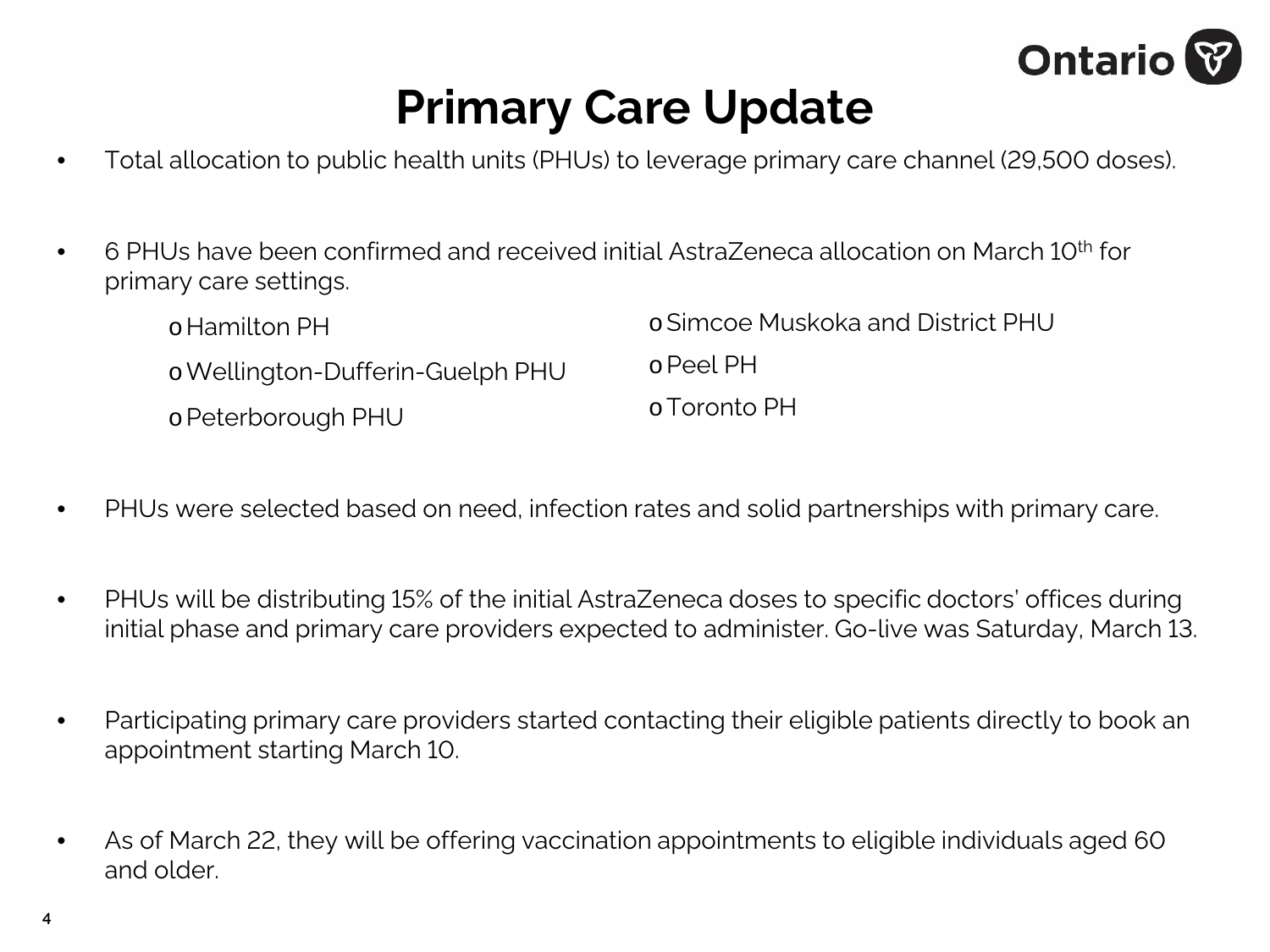

## **Mass Immunization Clinics**

- Ontario is working with all 34 public health units to plan and implement mass immunization clinics across the province.
- Several mass immunization clinics have begun operating and will continue to open this month, with further ramp up in April.
- Based on plans submitted by the public health units, there is capacity to operate over 336 vaccination sites (hospital, mass immunization clinic, mobile clinic, etc.) by the end of March:
	- o Over 183 mass clinics planned to start operations in March (vaccine supply dependent)
	- o Maximum feasible planned capacity across all public health units is approximately four million doses for the month of March (depending on supply).
- Rate of vaccine administration will vary based on local considerations and capacity.